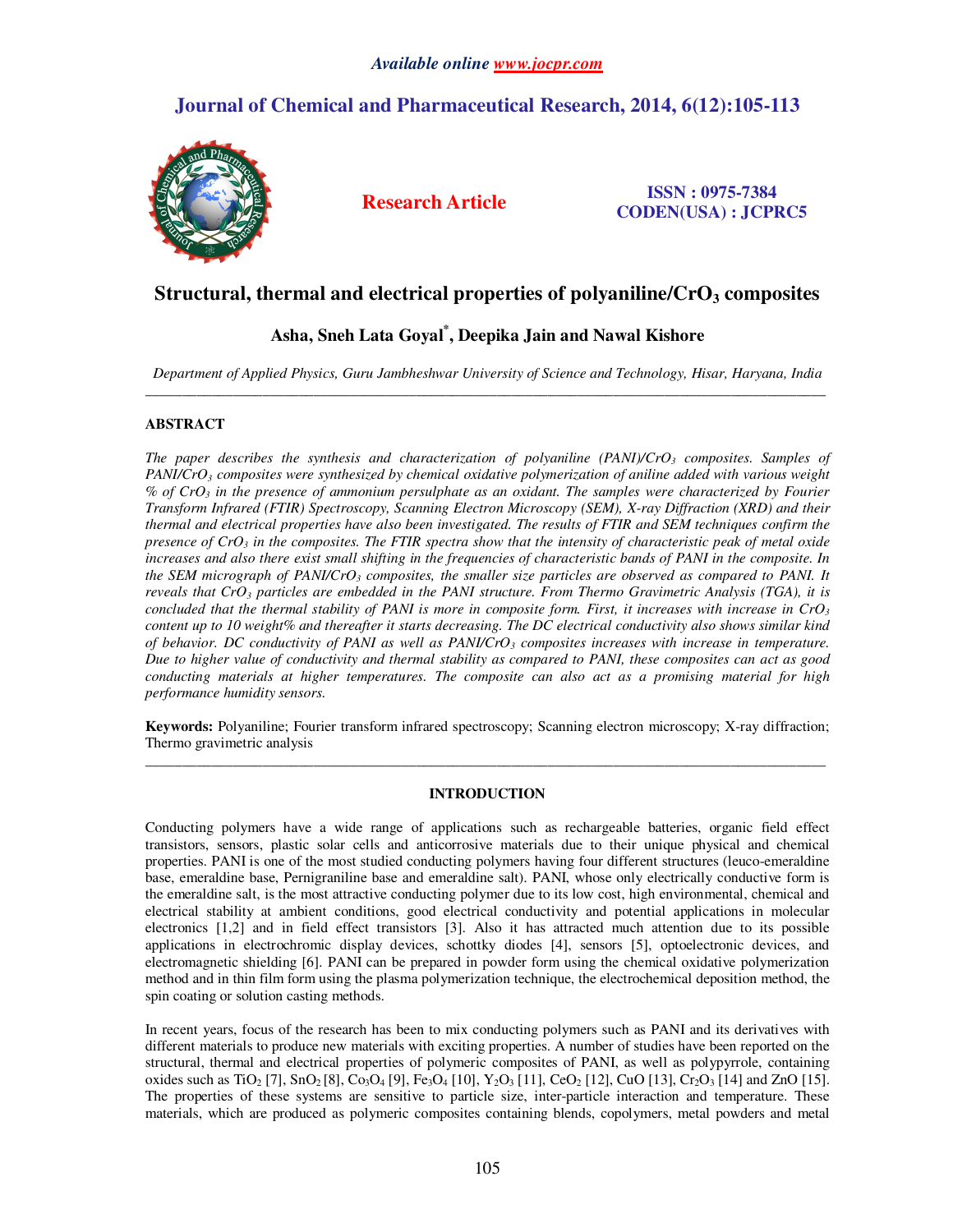salts can exhibit interesting physical and chemical properties. The polymer nano-composites have attracted great interest owing to their novel properties derived from the successful combination of the characteristics of parent constituents into a single material. Also there exist, unparallel advantage such as tunable mechanical properties for the diverse applications such as microwave absorption layers, solid state electrolytes, catalysts and super capacitors [16].

*\_\_\_\_\_\_\_\_\_\_\_\_\_\_\_\_\_\_\_\_\_\_\_\_\_\_\_\_\_\_\_\_\_\_\_\_\_\_\_\_\_\_\_\_\_\_\_\_\_\_\_\_\_\_\_\_\_\_\_\_\_\_\_\_\_\_\_\_\_\_\_\_\_\_\_\_\_\_*

 $CrO<sub>3</sub>$  has been extensively explored for the purpose of developing widespread industrial applications, owing to the convergence of a variety of mechanical, physical and chemical properties in one single oxide material. Therefore, CrO3 is selected for preparation of composites with PANI. Till now although a number of studies on PANI and its oxide composites have been reported and majority of researchers are still focusing on their synthesis and characterization. The survey of literature reveals that there is no report on the synthesis and characterization of PANI/CrO<sub>3</sub> composites to the best knowledge of authors. Also the evaluation of dynamic parameters for PANI and oxide composites using techniques such as TGA etc. is scarce.

In the present paper, the synthesis of PANI and PANI/CrO<sub>3</sub> composites by chemical oxidative polymerization of aniline hydrochloride with ammonium persulphate using different concentrations of  $CrO<sub>3</sub>$  is reported. The characterization of the samples has been performed using SEM, FTIR spectroscopy, XRD and Thermal analysis. The variation in dc conductivity of these composites has also been studied as a function of temperature and concentration.

## **EXPERIMENTAL SECTION**

## **2.1. Synthesis of PANI**

To prepare PANI, 0.2 M aniline hydrochloride (Aldrich) was oxidized with 0.25 M ammonium persulphate (Aldrich) in aqueous medium. Both solutions were left to cool in the refrigerator for 2-3 hours and then mixed in a beaker drop-wise, maintained at a temperature between  $0-4$  °C in an ice bath, stirred for 2 hours and left for 24 hours at rest to polymerize in refrigerator. Thereafter PANI precipitate was collected on a filter paper and was washed with 1M HCl and subsequently with acetone till the filtrate turned colourless. PANI (emeraldine) hydrochloride powder was dried in air and then in vacuum at  $45^{\circ}$ C. PANI prepared under these conditions was taken as standard sample.

## **2.2. Synthesis of PANI/CrO3 Composites**

The samples of PANI/CrO<sub>3</sub> composites were prepared by adding 5, 10, 20 and 40 weight percentage of 0.1 M Chromium Oxide (Aldrich) to 0.2 M aniline hydrochloride solution in distilled water before oxidizing with vigorous stirring for 2 hours. Following this procedure, four different PANI/CrO<sub>3</sub> composites were prepared and named as Cr5, Cr10, Cr20 and Cr40 respectively.

## **ANALYTICAL TECHNIQUES**

The samples were characterized by FTIR, SEM, XRD and TGA techniques. FTIR analysis was done by using Shimadzu IR affinity-1 8000 FTIR spectrometer by mixing the powder sample with dry KBr. SEM was done using Microtrac Semtrac Mini SM-300. XRD studies of the samples were performed by using Rigaku table-top X-ray diffractometer. TGA analysis was performed by TA instrument, model no. SDT Q600 in nitrogen atmosphere with a heating rate of  $10^{\circ}$ C/minute. DC conductivity measurements were also made by using Keithley 6517B electrometer.

#### **RESULTS AND DISCUSSION**

#### **4.1. Fourier Transform Infrared Spectroscopy**

Fig. 1 shows the FTIR spectra of PANI and PANI/CrO<sub>3</sub> (wt% 40). The FTIR spectrum of PANI shows characteristic vibrations in the region of 1000-1500 cm<sup>-1</sup>. It shows major characteristic bands at 626 cm<sup>-1</sup>, 804 cm<sup>-1</sup>, 1038 cm<sup>-1</sup>, 1292cm<sup>-1</sup>, 1458cm<sup>-T</sup> and 1569 cm<sup>-1</sup>. The bands at 626 and 804 cm<sup>-1</sup> are due to C-H out of plane bending vibration and para-disubstituted aromatic rings, respectively [17, 18]. A band appearing near 1292 cm<sup>-1</sup> represents the C-N stretching vibration [17, 18]. In plane bending vibration in C-H occurs at 1038 cm<sup>-1</sup> [19, 20]. The presence of bands in the range of 1450-1600 cm<sup>-1</sup> is attributed to non-symmetric  $C_6$  ring stretching modes [17, 19].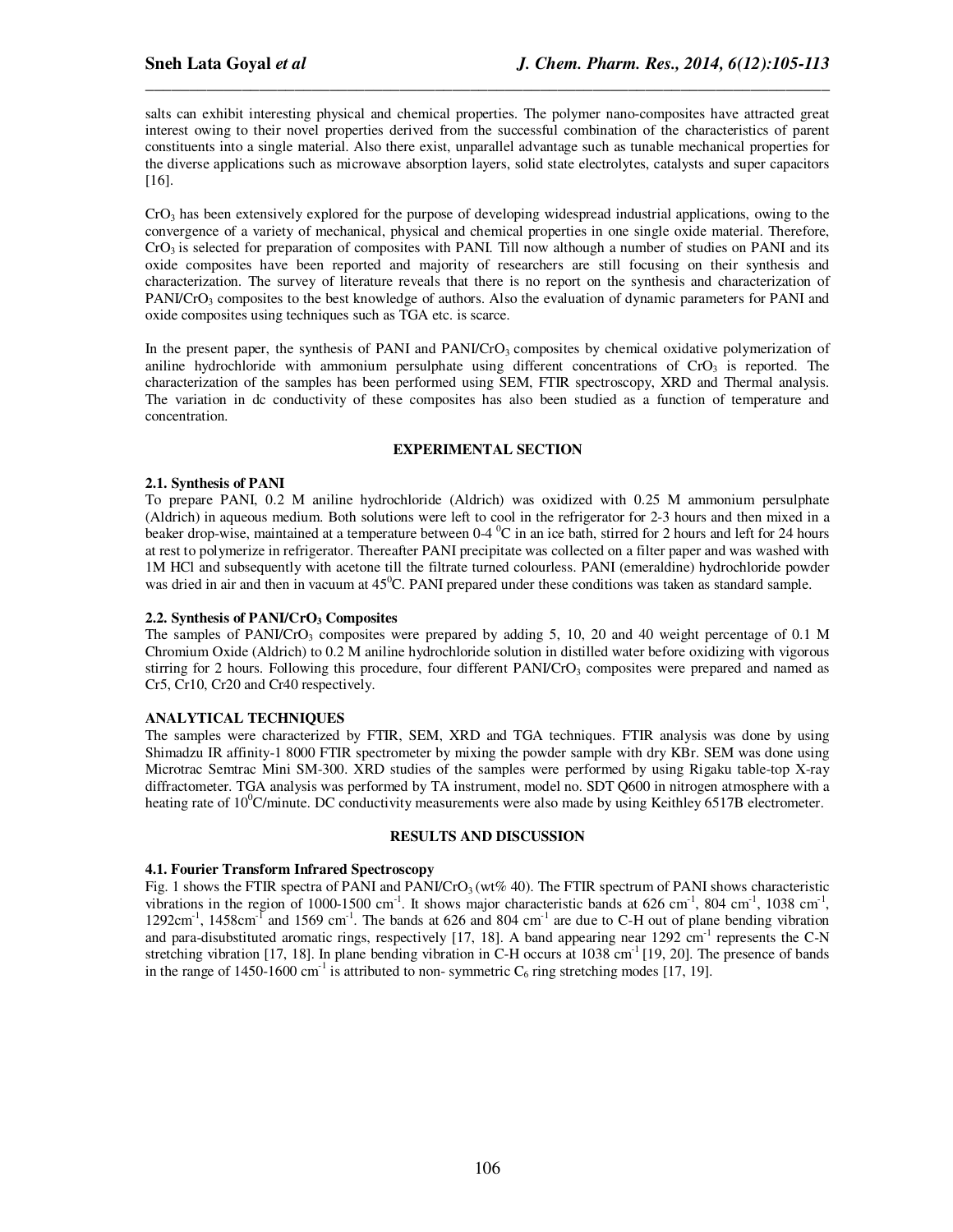

*\_\_\_\_\_\_\_\_\_\_\_\_\_\_\_\_\_\_\_\_\_\_\_\_\_\_\_\_\_\_\_\_\_\_\_\_\_\_\_\_\_\_\_\_\_\_\_\_\_\_\_\_\_\_\_\_\_\_\_\_\_\_\_\_\_\_\_\_\_\_\_\_\_\_\_\_\_\_*

**Figure 1. FTIR spectra of PANI and PANI/CrO3 composite (Cr40)** 

The higher frequency vibration at  $1569 \text{ cm}^{-1}$  has a major contribution from the quinoid rings, while the lower frequency mode at 1458 cm<sup>-1</sup> shows the presence of benzenoid ring units [19, 20]. The broad band observed between  $2400-2750$  cm<sup>-1</sup> is due to aromatic C-H stretching vibrations while the band at 2950-3300 cm<sup>-1</sup> is due to N-H stretching of aromatic amines [19, 20].

The characteristic peak at  $626 \text{ cm}^{-1}$  is assigned to the presence of metal oxides [21] and in the spectrum of the composite; the intensity of this peak is observed to increase. Also there exists a small shifting in frequencies of all the bands existing in PANI. Thus the results confirm the presence of  $CrO<sub>3</sub>$  in the composite.

## **4.2. Scanning Electron Microscopy**

According to the SEM micrograph of pure PANI (Fig. 2(a)), relatively bigger size particles with weak bonding are observed. The structures with bigger sized particles such as that seen for the pure PANI could not be seen in the SEM micrograph of PANI/CrO<sub>3</sub> composites (Fig. 2(b)), rather smaller particles are observed. The micrograph shows a heterogeneous distribution of these particles suggesting a strong bonding. Thus, it was considered that the  $CrO<sub>3</sub>$ particles are embedded within the structure built by PANI chains. It shows that it is easy to control the composite structure by using various types and shapes of metal oxides [22, 23].





**Figure 2. SEM micrograph of a) pure PANI, b) PANI/CrO3 composite (Cr40)**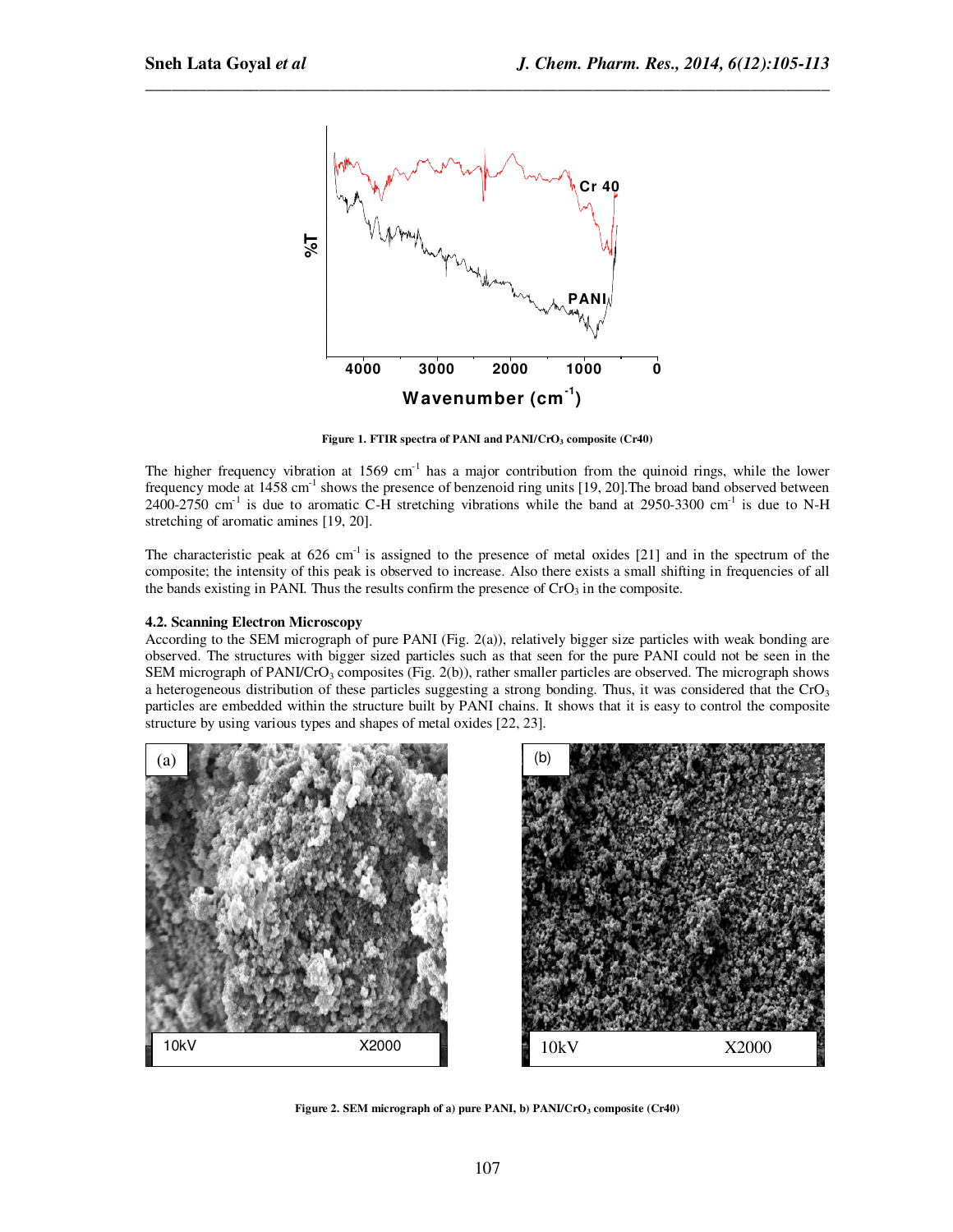#### **4.3. X-ray Diffraction Analysis**

The XRD study of pure PANI, CrO<sub>3</sub> and PANI/CrO<sub>3</sub> composites have been investigated and published elsewhere [24]. The XRD patterns of PANI/CrO<sub>3</sub> composites show the presence of CrO<sub>3</sub> in PANI.

*\_\_\_\_\_\_\_\_\_\_\_\_\_\_\_\_\_\_\_\_\_\_\_\_\_\_\_\_\_\_\_\_\_\_\_\_\_\_\_\_\_\_\_\_\_\_\_\_\_\_\_\_\_\_\_\_\_\_\_\_\_\_\_\_\_\_\_\_\_\_\_\_\_\_\_\_\_\_*

#### **4.4. Thermo Gravimetric Analysis**

A TGA thermogram of PANI and PANI/CrO<sub>3</sub> composites in nitrogen atmosphere is shown in Fig. 3. The TGA analysis of PANI/CrO<sub>3</sub> composites indicates four steps of weight loss.

1. First stage starts at about  $100^{\circ}\text{C}$  is considered as initial dehydrating stage and due to desorption of water absorbed at the surface of doped polymer [20].

2. Second stage at about  $250^{\circ}$ C is due to the removal of protonic acid component [20].

3. The subsequent stages (third at about  $500^{\circ}$ C and fourth at about  $600^{\circ}$ C) indicate breaking-up of the polymer chain which can lead to production of gases [25].



**Figure 3. TGA thermogram of PANI and PANI/CrO3 composites** 

#### **4.4.1. Activation Energy**

The activation energy of pure PANI and PANI/CrO<sub>3</sub> composites has been deduced using the expression [26, 27]

$$
\ln\left[ln\left(\frac{w_0 - w_f}{w - w_f}\right)\right] = \frac{E_a \theta}{RT_s^2} \tag{1}
$$

where  $w_0$  is the initial weight, *w* is the remaining weight at temperature *T*,  $w_f$  is the final weight,  $E_a$  is the activation energy, *R* is gas constant and  $\theta = T - T_s$  with  $T_s$  as the reference temperature corresponding to  $\left(\frac{w - w_f}{w - w_f}\right)$  $\frac{m}{w_0 - w_f}$  = 1/e.

From equation (1), the activation energy  $E_a$  can be calculated from the slope of the fitted straight line between  $ln \left[\ln \left(\frac{w_0 - w_f}{w - w_f}\right)\right]$  $\frac{a_0 - a_1}{w - w_f}$  and  $\theta$  as illustrated in Fig. 4 (for Pure PANI and PANI/CrO<sub>3</sub> composites).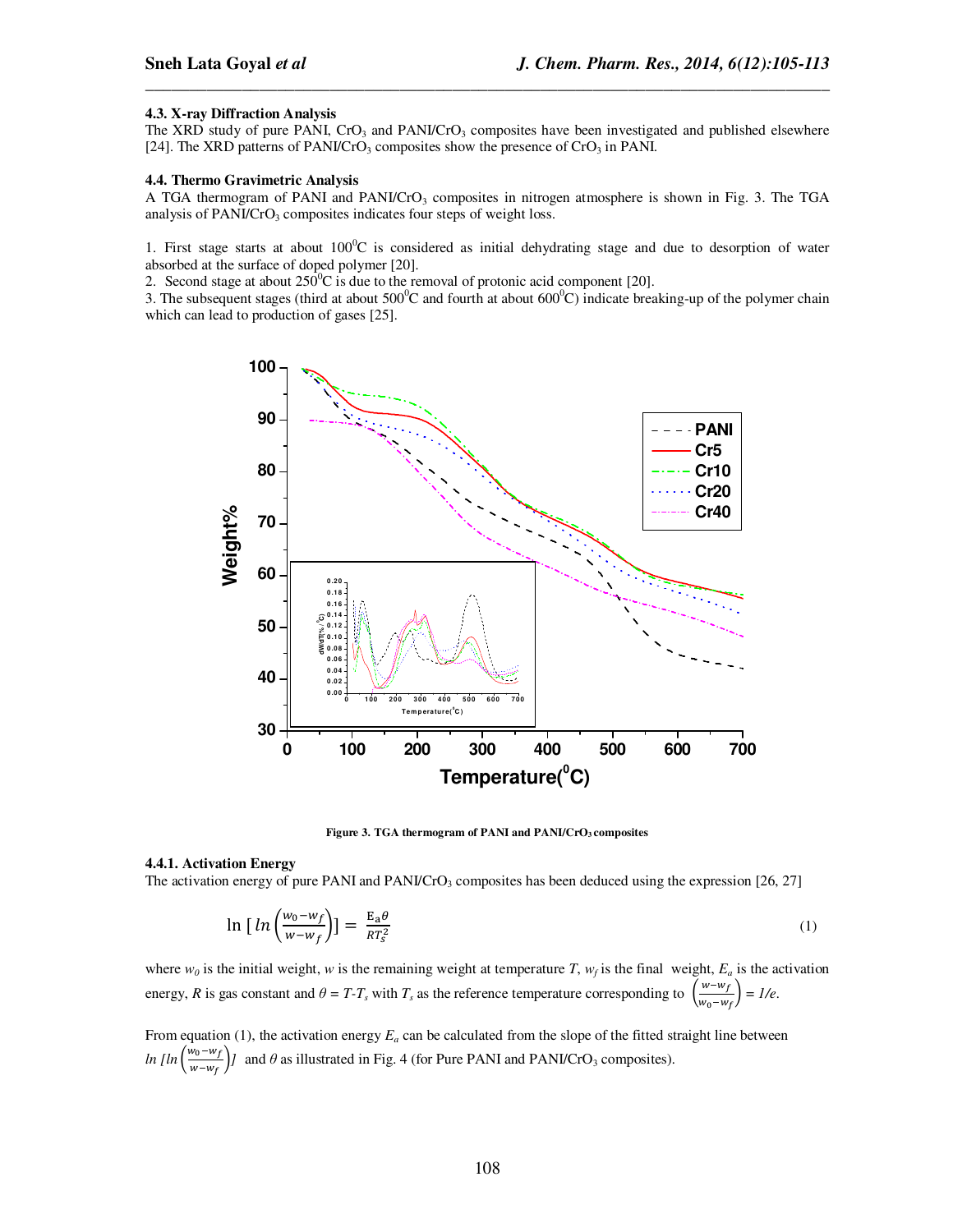

*\_\_\_\_\_\_\_\_\_\_\_\_\_\_\_\_\_\_\_\_\_\_\_\_\_\_\_\_\_\_\_\_\_\_\_\_\_\_\_\_\_\_\_\_\_\_\_\_\_\_\_\_\_\_\_\_\_\_\_\_\_\_\_\_\_\_\_\_\_\_\_\_\_\_\_\_\_\_*

**Figure 4. Plot of**  $\ln \left[\ln \left(\frac{w_0 - w_f}{w - w_f}\right)\right]$  $\left[\frac{w_0 - w_f}{w - w_f}\right]$  **VS.**  $\theta$  for PANI and PANI/CrO<sub>3</sub> composites

The values of activation energy thus obtained have been listed in Table 1. It is clear from the table that the value of activation energy first increases with increase in  $CrO_3$  content up to 10 weight% of  $CrO_3$  and thereafter it starts decreasing with increase in concentration of CrO<sub>3</sub>. The increase in activation energy signifies the increase in thermal stability of the polymer while decrease in activation energy shows the decrease in thermal stability [27, 28]. The increase in activation energy may be due to increase in packing density and reorganization of molecular arrangements etc. in the polymeric sample and decrease may be due to lattice imperfections.

#### **4.4.2. Frequency Factor**

Frequency factor is a constant indicating how many collisions have the correct orientation to lead to products and is related to rate of reaction. The values of frequency factor for pure PANI and its composites with  $CrO<sub>3</sub>$  have been determined by substituting the values of the corresponding activation energy  $(E_a)$  in the following expression [29, 30]

$$
A = \frac{\beta E_a}{RT_s^2} \exp\left(\frac{E_a}{RT_s}\right) \tag{2}
$$

where *A* is the frequency factor and  $\beta$  is the constant rate of heating and other letters have their usual meanings. The calculated values of frequency factor are listed in Table1. It is clear from the table that the value of frequency factor, like activation energy, increases with increase in  $CrO<sub>3</sub>$  content up to 10 weight% and thereafter it decreases. The increase in the frequency factor shows that there is an increase in the rate of reaction and its decrease shows the reverse trend. This increase may be due to the scissoning of the polymeric chains which increases the rate of reaction as the concentration of  $CrO<sub>3</sub>$  increases [28, 29].

#### **4.4.3. Entropy of Activation**

The entropy of activation (∆*S*) is the difference between the entropy of the transition state and the sum of the entropies of the reactants and is calculated using [29, 31]

$$
\Delta S = 2.303R \log(\frac{Ah}{kT_s})\tag{3}
$$

where *h* is Planck's constant and *k* is Boltzmann constant and other letters have their usual meanings. Perusal of data presented in Table1 shows that entropy of activation first increases with the increase in doping concentration of  $CrO<sub>3</sub>$  become maximum corresponding to 10 weight% of  $CrO<sub>3</sub>$ , thereafter it starts decreasing with increase in concentration of CrO<sub>3</sub> [29]. Increase in ∆*S* with increase of CrO<sub>3</sub> concentration suggests the increase in rate of reaction. Further, negative value of ∆*S* indicates that the activated complex has more ordered structure than the reactants [31].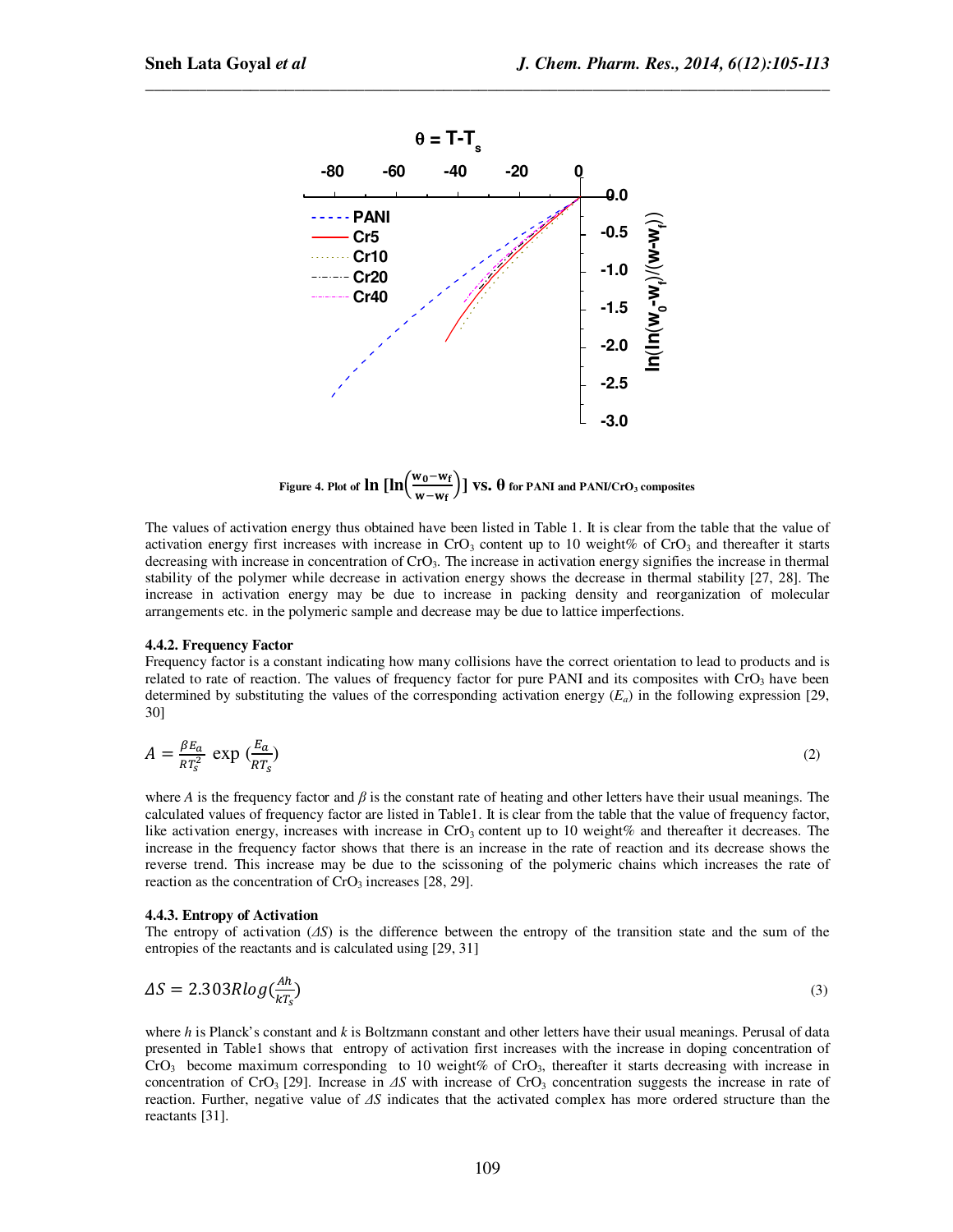| <b>Sample</b> | $E_a(K,J/mol)$ | $10^{10}$<br>$(s^{-1})$ | $\Delta S(J/mol/K)$ | $\Delta G(K,J/mol)$ |
|---------------|----------------|-------------------------|---------------------|---------------------|
| <b>PANI</b>   | 136.714        | 0.0926                  | $-187.568$          | 286.393             |
| Cr5           | 197.687        | 990.152                 | $-56.36$            | 238.838             |
| Cr10          | 203.914        | 1146.94                 | $-51.038$           | 244.286             |
| Cr20          | 171.3          | 344.96                  | $-155.49$           | 295.787             |
| Cr40          | 152.3          | 170.665                 | $-173.21$           | 285.689             |

**Table 1**. **Values of various kinetic parameters for PANI and PANI / CrO3 composites** 

*\_\_\_\_\_\_\_\_\_\_\_\_\_\_\_\_\_\_\_\_\_\_\_\_\_\_\_\_\_\_\_\_\_\_\_\_\_\_\_\_\_\_\_\_\_\_\_\_\_\_\_\_\_\_\_\_\_\_\_\_\_\_\_\_\_\_\_\_\_\_\_\_\_\_\_\_\_\_*

#### **4.4.4. Free Energy of Change of Decomposition**

Free energy of change of decomposition (∆*G*) is given as the difference between the enthalpy of the transition state and the sum of the enthalpies of the reactants in the ground state. It may be considered to be the driving force of a chemical reaction. ∆*G* determines the spontaneity of the reaction [29]. The values of ∆*G* are calculated using the expression [29, 31]

$$
\Delta G = E_a - T_s \Delta S \tag{4}
$$

The values thus calculated are listed in Table1. The positive values of ∆*G* in case PANI/CrO<sub>3</sub> composites signify the non-spontaneity of the degradation reaction [29].

#### **4.5. DC Conductivity**

Current (I) - Voltage (V) characteristics of PANI and its various composites with  $CrO<sub>3</sub>$  at 333K and the composite with 20 weight % of CrO<sub>3</sub> at various temperatures are shown in Fig. 5 & Fig. 6 respectively. The current increases non-linearly with applied voltage and the conduction mechanism in such conducting polymers is very much different from intrinsic semiconductors [32].

In conducting polymers, the negative and positive charges initially added to the polymer chain do not simply begin to fill the rigid conduction or valence bands. In conducting polymers, there are no permanent dipoles. In fact, there exists random charge (polaron) trapping in the sample.



**Figure 5. I-V characteristics of PANI and PANI/CrO3 composites at 333K** 

The lattice distortions occur around the doped charge due to strong coupling between electrons and phonons under the influence of applied external field [33]. As a result of this, the charge trapping become strong and their localized motion serves as an effective electric dipole. This leads to formation of quasi particles such as polarons and bipolarons. Here the charge transport is through these polarons and bipolarons. With the increase in applied electric field, the formation of polarons and bipolarons increases contributing to the increase in current with respect to voltage, resulting in non-linear curve [33].

From the measured I-V characteristics of these samples, the values of dc electrical conductivity (σ) have been estimated at different temperatures at 1V: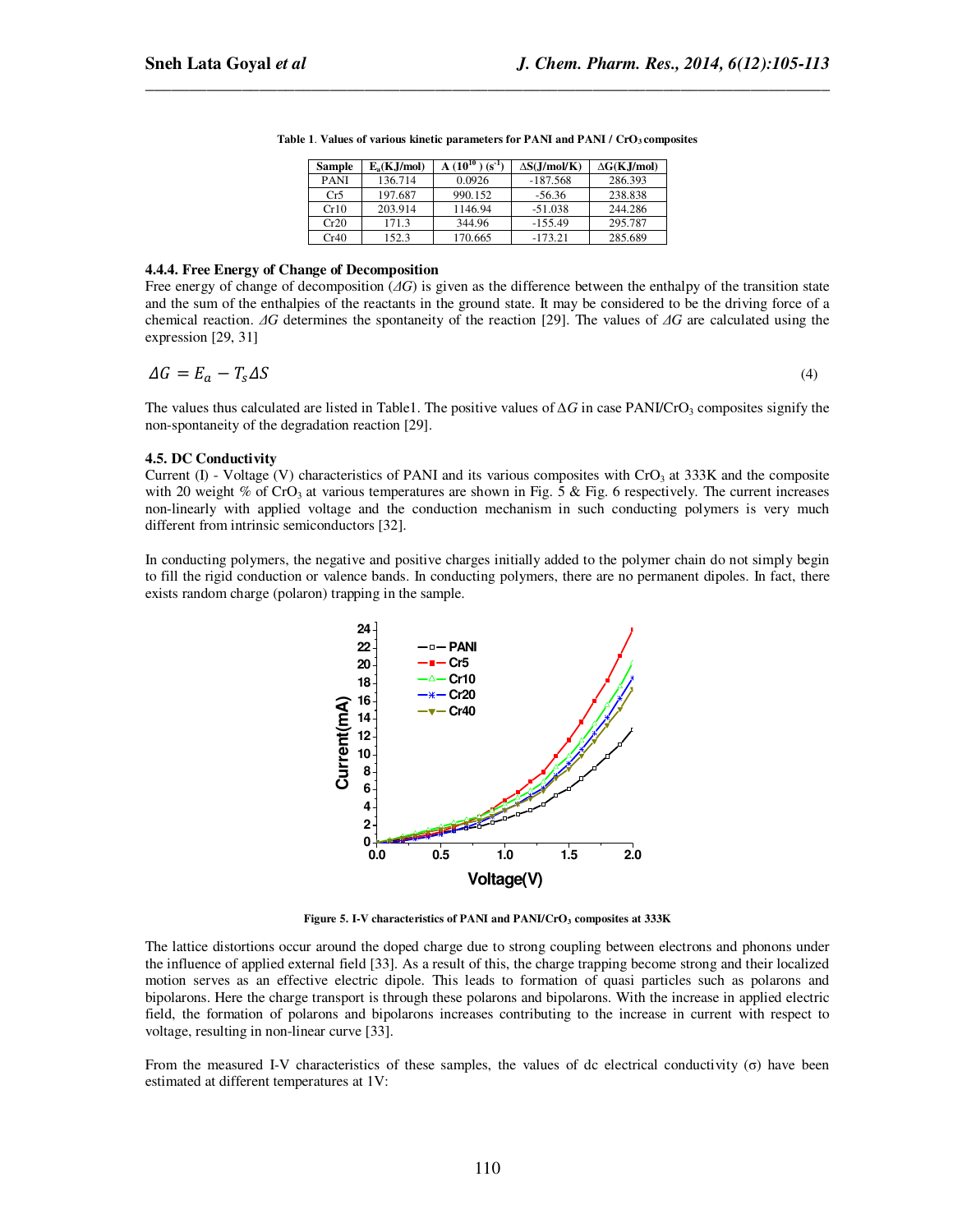$\sigma = \frac{IXL}{VXA}$ (5)

 $VXA$ where *I* is the current, *L* is the thickness, *V* is the voltage and *A* is the area of cross section of the sample.

*\_\_\_\_\_\_\_\_\_\_\_\_\_\_\_\_\_\_\_\_\_\_\_\_\_\_\_\_\_\_\_\_\_\_\_\_\_\_\_\_\_\_\_\_\_\_\_\_\_\_\_\_\_\_\_\_\_\_\_\_\_\_\_\_\_\_\_\_\_\_\_\_\_\_\_\_\_\_*



**Figure 6. I-V characteristics of PANI / CrO**<sub>3</sub> (20 wt %) composites at various temperatures



**Figure 7. Temperature dependent dc conductivity of PANI and PANI/CrO3composites** 

The calculated values of dc conductivity for PANI and PANI/CrO<sub>3</sub> composites are listed in Table2. As mentioned in the Table the dc conductivity first increases when doped with CrO<sub>3</sub> and reaches maximum for Cr10 and thereafter it decreases. Due to multiple doping effects [34] of  $Cr^{6+}$ , there is an initial increase in  $\sigma$  with an increase in concentration of doping up to 10% CrO<sub>3</sub> [35]. But with further increasing content of CrO<sub>3</sub> it may lead to structural distortion [36]as a result of unbalanced charge distribution on the chains resulting in a decrease in σ value [37].

DC conductivity of PANI as well as PANI/CrO<sub>3</sub> composites increases with increase in temperature. This may be due to increase in free charges with increase in temperature [17].

**Table 2.DC conductivity of PANI and PANI/CrO3 composites at various temperatures at 1V** 

| Temp(K) | Conductivity $(10^{-4})$ (S/cm) |      |      |      |      |  |
|---------|---------------------------------|------|------|------|------|--|
|         | <b>PANI</b>                     | Cr5  | Cr10 | Cr20 | Cr40 |  |
| 313     | 1.91                            | 3.89 | 4.04 | 3.39 | 2.82 |  |
| 333     | 2.10                            | 4.07 | 4.26 | 3.57 | 2.99 |  |
| 353     | 2.42                            | 4.15 | 4.37 | 3.77 | 3.05 |  |
| 373     | 2.73                            | 4.22 | 4.41 | 3.88 | 3.16 |  |
| 393     | 2.91                            | 4.24 | 4.53 | 3.93 | 3.2  |  |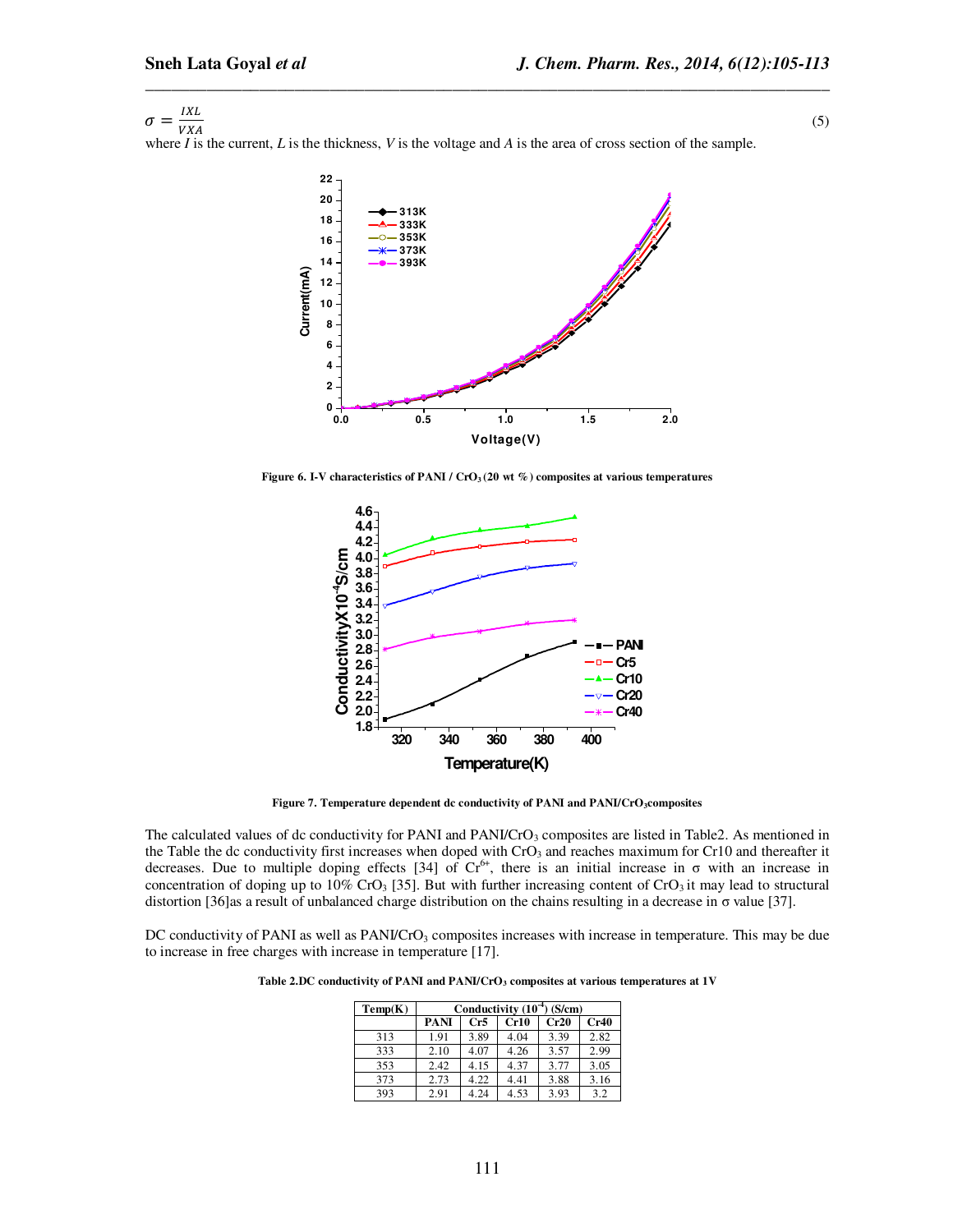The temperature dependence of the conductivity  $\sigma$  (T) of disordered semi conducting materials are generally described by the Mott's variable range hopping (VRH) model, which is another possible charge transport mechanism in conducting polymers. Mott's VRH mechanism is a phonon assisted quantum-mechanical transport phenomenon in which the movement of charge carriers to a nearby localized state of different energy is explained through the thermodynamic procedures, whereas the movement of charge carriers to a farther off localized state of similar energy is given by quantum mechanical tunneling [38].

*\_\_\_\_\_\_\_\_\_\_\_\_\_\_\_\_\_\_\_\_\_\_\_\_\_\_\_\_\_\_\_\_\_\_\_\_\_\_\_\_\_\_\_\_\_\_\_\_\_\_\_\_\_\_\_\_\_\_\_\_\_\_\_\_\_\_\_\_\_\_\_\_\_\_\_\_\_\_*

The details worked out on this process lead to a characteristic temperature dependence of conductivity of the form ln σ (T)  $\alpha$  T<sup>{-1 / (1+d)}</sup>, where σ is the conductivity of the sample and T is the temperature. Mott's model for hopping is given by

$$
\sigma(T) = \sigma_0 \exp\left[-\left(\frac{T_0}{T}\right)^{\gamma}\right]
$$
\n(6)

where the pre-exponential factor  $\sigma_0$  is the high temperature limit of conductivity,  $T_0$  is the Mott's characteristic temperature associated with the degree of localization of the electronic wave function. The exponent  $\gamma = 1/(1+d)$ determines the dimensionality of the conducting medium [39].



**Figure8.** Plot of  $\ln \sigma$  vs  $T^{-1/4}$  of pure PANI and PANI/CrO<sub>3</sub> composites

The possible values of γ are 1*/*4, 1*/*3 and 1/2 for three, two and one-dimensional systems respectively [40]. The plot of  $\ln \sigma$  (T) vs. T<sup>-1/4</sup> is a straight line as shown in Fig. 8 and indicates that three dimensional (3D) charge transport occurs in all the present samples. The values of  $T_0$  and  $\ln \sigma_0$  obtained from the slopes and intercept are obtained from the above mentioned plots and presented in Table3.

| <b>Sample</b> | $\ln 6_0$ (S/cm) | $T_0(10^3)K$ |
|---------------|------------------|--------------|
| <b>PANI</b>   | $-0.6052$        | 1255.45      |
| Cr5           | $-6.3535$        | 1.349        |
| Cr10          | $-5.8027$        | 4.534        |
| Cr20          | $-5.1994$        | 16.650       |
| Cr40          | $-5.8985$        | 7.344        |

|  |  | Table 3The values of $ln\sigma_0$ and $T_0$ |  |
|--|--|---------------------------------------------|--|
|  |  |                                             |  |

## **CONCLUSION**

PANI and PANI/CrO<sub>3</sub> composites are synthesized by oxidative polymerization of aniline hydrochloride in presence of different weight% of CrO<sub>3</sub> and ammonium persulphate as an oxidant. In FTIR spectra of PANI/CrO<sub>3</sub> composites there exists small shifting in frequencies of bands as compared to that of PANI. Also, the peak of  $CrO<sub>3</sub>$  is prominent in case of composite, thereby, confirming the presence of  $C<sub>1</sub>$  in the composites. The SEM study shows a heterogeneous distribution with a strong bonding in case of composites. PANI/CrO<sub>3</sub> composites show higher